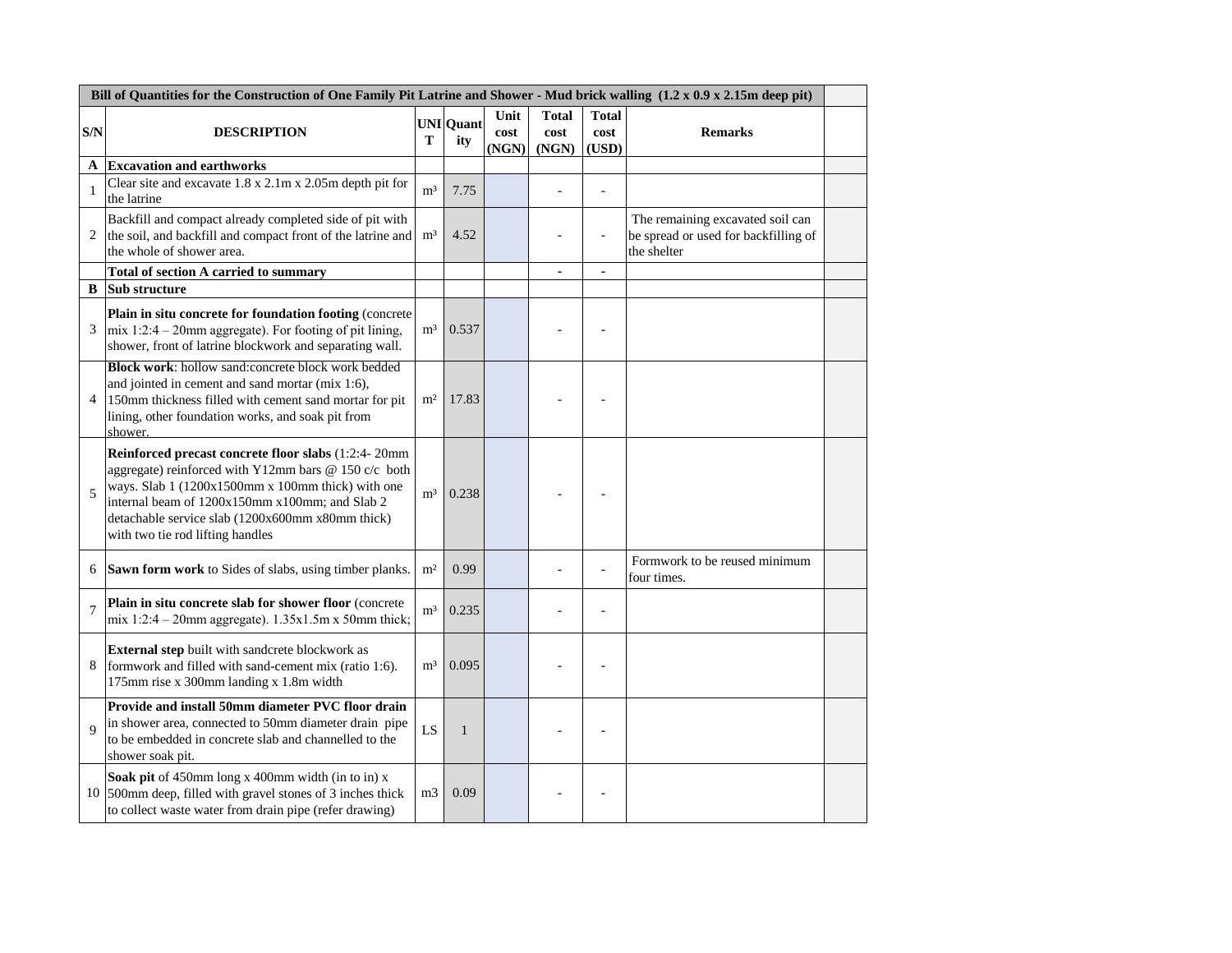| 11 | Plastering of blockwork above ground level. Sand-<br>cement plastering of external blockwork above ground<br>level and internal blockwork above slabs (ratio 1:6)<br>cement to plaster sand. Batching is 1 cement bag for 3<br>wheelbarrows of sand).                                                                                                                                                                                                                                                                                  | m <sup>2</sup> | 6.80         |  |                                                                           |  |
|----|----------------------------------------------------------------------------------------------------------------------------------------------------------------------------------------------------------------------------------------------------------------------------------------------------------------------------------------------------------------------------------------------------------------------------------------------------------------------------------------------------------------------------------------|----------------|--------------|--|---------------------------------------------------------------------------|--|
|    | <b>Total of section B carried to summary</b>                                                                                                                                                                                                                                                                                                                                                                                                                                                                                           |                |              |  |                                                                           |  |
| C  | <b>Superstructure and Roofing</b>                                                                                                                                                                                                                                                                                                                                                                                                                                                                                                      |                |              |  |                                                                           |  |
| 12 | Walling: Construct mudbrick walling 150mm thickness.<br>(mudbrick size 150mm thick x 150mm wide x 300-<br>350mm length, locally molded and sun baked, if possible<br>employing local labour). In Sand cement mix mortar.                                                                                                                                                                                                                                                                                                               | m <sup>2</sup> | 16.06        |  | Including separating wall on<br>boundary line (refer to floor plan)       |  |
| 13 | Internal and external earth-based plastering: 15mm<br>thickness, mixture of soil, sharp sand, boiled bitumen<br>and used engine oil, to be applied in at least two coats.<br>Inclusive of all required materials for the mixture, water<br>and labour costs.                                                                                                                                                                                                                                                                           | m <sup>2</sup> | 29.52        |  | Including separating wall on<br>boundary line (refer to floor plan)       |  |
| 14 | Provide and fix wire mesh with fly screen net on all<br>sides of the structure, as ventilation opening.                                                                                                                                                                                                                                                                                                                                                                                                                                | m <sup>2</sup> | 3.03         |  |                                                                           |  |
| 15 | Roof: 0.20mm gauge corrugated Zinc roofing sheets<br>(1800mm x 600mm) on 4No. 75mm x 50mm x 3200mm<br>purlins on 5No. 100mm x 50mm x 1600mm timber<br>Hardwood treated Taraba timber rafters on 2No. 100mm<br>x 50mm Hardwood taraba treated timber wall plate<br>(upper) and 2No. 150mm x 50mm Hardwood taraba<br>treated timber wall plate (lower). With 25x125mm<br>timber plank fascia board along the whole perimeter. All<br>fastened with langalanga to the wall and both rafters<br>with purlins at joints. see detail design. | m <sup>2</sup> | 5.76         |  |                                                                           |  |
| 16 | Hardwood treated Taraba timber 100mm x 50mm x<br>3100mm full lenght outer bracing laid on blockwork<br>with langalanga and fastened to vertical timber studs to<br>provide for fixing of net. Bottom and top chords                                                                                                                                                                                                                                                                                                                    | Pcs            | 6            |  |                                                                           |  |
| 17 | Hardwood treated Taraba timber 100mm x 50mm x<br>3100mm full lenght cut into pieces of 400mm-350mm-<br>300mm for vertical timber studs fastened to horizontal<br>bracing for fixing of net. Kindly note that additional four<br>offcuts will be sourced from the remains from outer<br>bracing. To make it 12 pieces in all.                                                                                                                                                                                                           | Pcs            | $\mathbf{1}$ |  | 2pcs of 350mm (sides). 5pcs of<br>400mm (front). 5pcs of 300mm<br>(rear). |  |